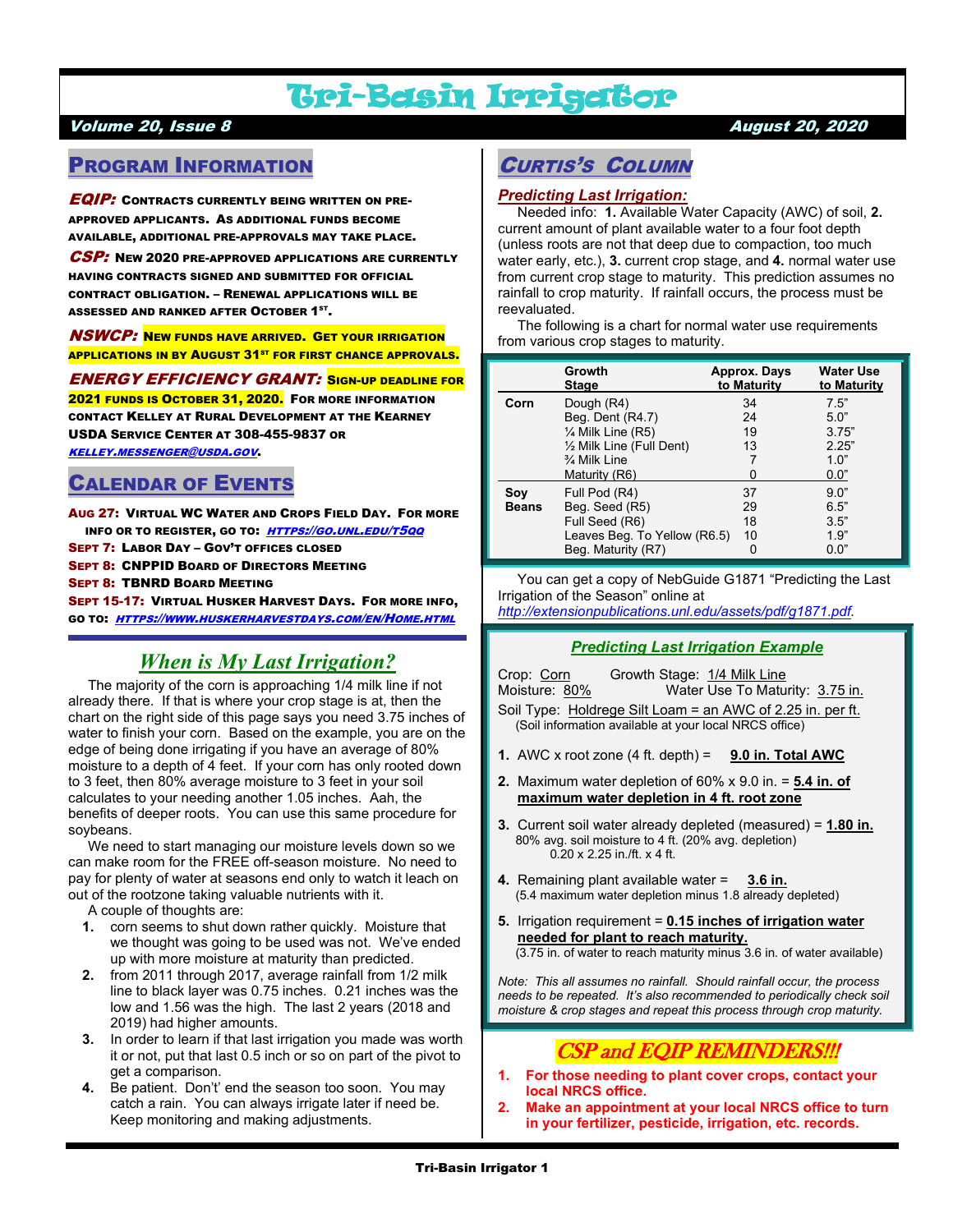# CNPPID NOTES



### *Legislature passes bill to clear up accountability:*

 A bill that would remove obstacles to better constituent representation by members of Central's board of directors was passed by the Nebraska Legislature on Aug. 3 and signed into law by the governor.

 Specifically, LB1055 would allow members of a public power and irrigation district's board to represent the interests of their constituents when it comes to discussing and providing input on matters related to standard form water service agreements and lot leases at District-owned property.

 Sen. Matt Williams (Dist. 36, Gothenburg) introduced LB1136 which contained the necessary changes to the Accountability and Disclosure Act. The bill was amended into LB1055, which was introduced by Sen. Tom Brewer (Dist. 43, Gordon), that changes provisions regarding elections and the Nebraska Political Accountability and Disclosure Act.

 Central's board members are now allowed to have an interest in a contract with the district. They will still be required to disclose a potential conflict of interest to the Accountability and Disclosure Commission and abstain from voting on the agreements in question.

 Board members will, however, be free to discuss and provide input to their fellow board members about said agreements, thus allowing them to more properly represent constituents who elected them to the board.

 The bill also repeals another section of law to eliminate the prohibition against a member of certain boards from having an interest in a contract with the governmental entity. It eliminates the former possibility that board members with lease agreements or water service agreements could be removed from the board if they are party to certain contracts.

 Central and its constituents would like to express thanks to Sens. Williams and Brewer for their efforts to secure passage of LB1055/LB1136.

# TRI-BASIN NRD NEWS

### *Free Domestic Water Testing:*

 Tri-Basin NRD wants rural residents to have safe drinking water. Any district resident who uses a rural household water well can request NRD staff to sample their well once per year at no charge. The sample will be tested for nitrates and coliform bacteria.



 Test results are sent to the Tri-Basin NRD office, where they are recorded in a water quality database. The results are forwarded to the homeowner, along with information about protecting water quality.

### *Free Radon Test Kits:*

Radon is a colorless, odorless gas that comes from the soil.



This gas can accumulate in your home and cause health problems. The only way to know if your home has radon is to test for it.

 Tri-Basin NRD has a limited number of test kits available to residents who are concerned about the radon level in their home.

For more information on either of these programs, contact Tri-Basin NRD at (308) 995-6688.

# **NEBRASKA EXTENSION EXTRAS NEXTENSION**

### *Fall Alfalfa Drilling Season:*

 Now is the recommended time (Aug. 15 – Sep. 10) for fall drilling of new alfalfa stands. Ideally, this will allow at least six weeks of growth before our average first frost on Oct. 19.

 Irrigation can be critical for germinating and establishing new tender alfalfa plants; otherwise, producers will need timely rains. The recommended fall seeding rate is 10 to 15 pounds per acre.

 Alfalfa grows best at a soil pH of 6.5 to 7.5; and test both the surface and subsoil zones for pH levels. Inoculation of alfalfa seed is recommended with fields where alfalfa was grown previously. Use fresh inoculant and the proper species of *Rhizobium* for alfalfa.

 Weed control is also important for fall drilling. Our 2020 Nebraska Extension "Guide for Weed, Disease, and Insect Management in Nebraska," EC130 has an in-depth review of labelled herbicides for alfalfa (pages 76-78).

### *2020 Corn Black Layer Prediction Model:*

 The Midwest Regional Climate Center provides several free online decision tools based on a 30-year historical data pool. Nebraska Extension is among the 11-states in the Midwest Region providing the Corn Growing Degree Day (GDD) decision tool. Average and year-to-year comparison decisions regarding: climate risk; activity planning and/or marketing can be used with this free Corn GDD tool:

*<https://mrcc.illinois.edu/U2U/gdd/>*. For specific data, click on your Nebraska county using the MRCC state map.

 Below is an illustration using this tool for a Phelps county corn field **planted on May 10, 2020** with a 116 day full maturity hybrid. The **projected black layer full maturity** (2707 GDD's) date is **Sep. 29th**. Please note that a medium maturity hybrid that was planted on the same day would reach black layer on Sep. 17; and an early hybrid planted on the same day is predicted to black layer on Sep. 2. Therefore, the predicted maturity date is about one week earlier than last year.



### *Grain Storage Management:*

 Due to potentially large fall crop inventories, many producers may be considering using on-farm grain bins and/or grain storage bags. Although the Nebraska Extension Grain Storage specialist position is still open, our *[https://cropwatch.unl.edu](https://cropwatch.unl.edu/)* website links Extension grain storage resources with several educational partners including: Purdue; North Dakota State; Minnesota, Kansas State and Iowa State Universities. Featured topics include: Engineering Grain Storage; Storage Insects; Temporary /Emergency & Aeration Management.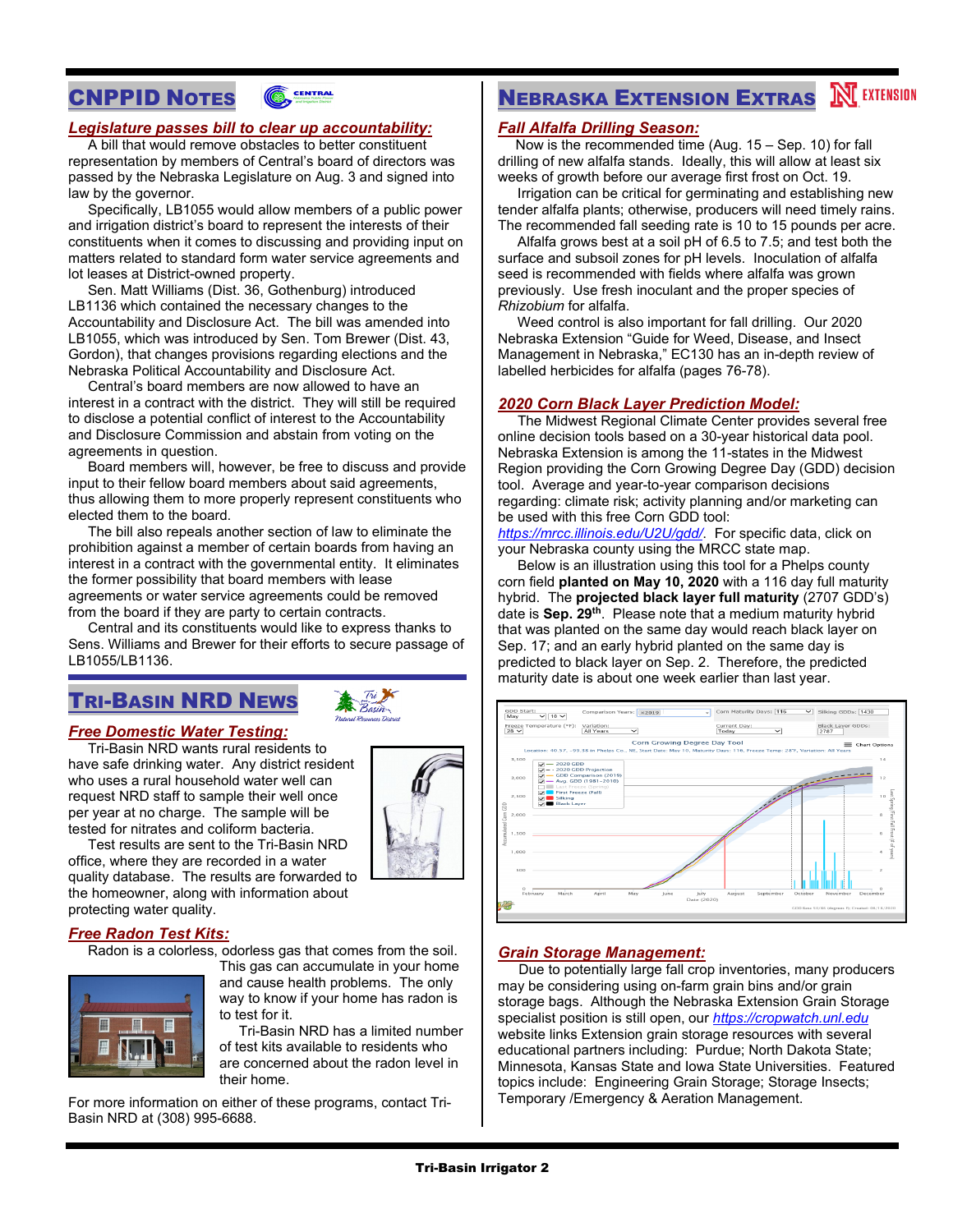# NAWMN CROP ET INFORMATION

Additional Information and other ET resources can be found at websites listed under "Crop ET Information" below.

# Inches of Crop Water Use (ET) = Evaporation x Kc

|              | <b>Aug 3 - Aug 9</b> |             | <b>Aug 10 - Aug 16</b> |           |
|--------------|----------------------|-------------|------------------------|-----------|
| <b>Site</b>  | <b>Evaporation</b>   | <b>Rain</b> | <b>Evaporation</b>     | Rain      |
| 1            | 1.60                 | 0.00        | 1.60                   | 0.23      |
| $\mathbf{2}$ | 1.50                 | 0.93        | 1.50                   | 0.00      |
| 3            | 1.50                 | 0.66        | 1.50                   | 0.05      |
| 4            | 1.50                 | 0.30        | 1.50                   | 0.00      |
| 5            | <b>NA</b>            | <b>NA</b>   | <b>NA</b>              | <b>NA</b> |
| 6            | 1.40                 | 0.18        | 1.40                   | 0.05      |
| 7            | 1.40                 | 0.09        | 1.30                   | 0.04      |
| 8            | 1.40                 | 0.10        | 1.30                   | 0.06      |
| 9            | 1.35                 | 0.13        | 1.40                   | 0.00      |
| 10           | <b>NA</b>            | <b>NA</b>   | <b>NA</b>              | <b>NA</b> |
| 11           | 1.40                 | 0.10        | 1.50                   | 0.19      |
| 12           | 1.10                 | 0.13        | 1.30                   | 0.00      |
| 13           | 1.40                 | 0.13        | 1.60                   | 0.08      |
| 14           | 1.30                 | 0.12        | 1.60                   | 0.12      |
| 15           | 1.30                 | 0.04        | 1.50                   | 0.00      |
| 16           | 1.30                 | 0.11        | 1.70                   | 0.00      |



*2020 Map of NAWMN Sites across the Tri-Basin NRD.*

| <b>Crop Coefficients (Kc)</b>  |      |                           |      |
|--------------------------------|------|---------------------------|------|
| Corn                           |      | <b>Soybeans</b>           |      |
| <b>Stage</b>                   | Kc   | <b>Stage</b>              | Kc   |
| 2 leaf                         | 0.10 | <b>Cotyledon (VC)</b>     | 0.10 |
| 4 leaf                         | 0.18 | 1st Node (V1)             | 0.20 |
| 6 leaf                         | 0.35 | 2nd Node (V2)             | 0.40 |
| 8 leaf                         | 0.51 | 3rd Node (V3)             | 0.60 |
| 10 leaf                        | 0.69 | <b>Beg. Bloom (R1)</b>    | 0.90 |
| 12 leaf                        | 0.88 | <b>Full Bloom (R2)</b>    | 1.00 |
| 14 leaf                        | 1.01 | Beg. Pod (R3)             | 1.10 |
| 16 leaf                        | 1.10 | <b>Full Pod (R4)</b>      | 1.10 |
| Silk – Beg. Dent               | 1.10 | <b>Beg. Seed (R5)</b>     | 1.10 |
| 1/4 Milk Line                  | 1.04 | <b>Full Seed (R6)</b>     | 1.10 |
| Full Dent $(\frac{1}{2}$ Milk) | 0.98 | <b>Yellow Leaf (R6.5)</b> | 1.00 |
| $\frac{3}{4}$ Milk Line        | 0.79 | <b>Beg. Mat. (R7)</b>     | 0.90 |
| <b>Black Layer</b>             | 0.60 | <b>Full Mat. (R8)</b>     | 0.20 |
| <b>Full Maturity</b>           | 0.10 | <b>Mature</b>             | 0.10 |

### CROP STAGE INFORMATION

**Corn (R4-Dough to R5-1/4 Milk Line stage):** Stress at milk stage, although not as severe as at silking, can still have a profound effect on yield. However, one can start taking advantage of subsoil moisture in the 3<sup>rd</sup> and 4<sup>th</sup> foot.

### Avg. daily water use from Aug 10 – Aug 16 was 0.19"-0.27".

**Soybeans (R5-Beginning Seed to R6-Full Seed stage):** Environmental stress from now til shortly after R6 (Full Seed) needs to be avoided. However, one can slowly start utilizing moisture from the 3<sup>rd</sup> and 4<sup>th</sup> foot.

Avg. daily water use from Aug 10 – Aug 16 was 0.20"-0.27".

*Aug 10-Aug 16 (14 of 16 NAWMN sites reporting): Average weekly rainfall was 0.06 (range 0.00 to 0.23). Average weekly ET for corn was 1.59 and for soybeans was 1.57.*

## CROP ET INFORMATION

### **NAWMN Sites:**

 *[https://www.cnppid.com/weatheret-data/nebraska](https://www.cnppid.com/weatheret-data/nebraska-agricultural-water-management-network/)[agricultural-water-management-network/](https://www.cnppid.com/weatheret-data/nebraska-agricultural-water-management-network/)*

*<https://nawmn.unl.edu/ETdata/DataMap>*

 Email: NRCS: 308-995-6121, Ext. 3 **CropWatch:** *<https://cropwatch.unl.edu/gdd-etdata>* **CNPPID:** *<https://www.cnppid.com/weatheret-data/>*

**Texting:** TBNRD: 308-995-6688 or UNL: 308-995-4222 **Email:** CNPPID: 308-995-3555

| <b>Corn Stage</b> |                                        | <b>DESCRIPTION</b>                                                                                                                                                                                                                        |  |  |
|-------------------|----------------------------------------|-------------------------------------------------------------------------------------------------------------------------------------------------------------------------------------------------------------------------------------------|--|--|
| <b>R5</b>         | 1/4 Milk Line                          | All or nearly all kernels are dented. Milk / starch line appears shortly after denting as a line across the<br>kernel when it is viewed from opposite the embryo side and will advance toward the base of the kernel<br>(toward the cob). |  |  |
| R <sub>5.5</sub>  | 1/2<br>Full Dent /<br><b>Milk Line</b> | The starch line is 1/2 way down the kernel. Top 1/2 is hard, bottom 1/2 is softer near the cob.                                                                                                                                           |  |  |
| R <sub>5.8</sub>  | 3/4 Milk Line                          | The starch line is 3/4 the way down the kernel.                                                                                                                                                                                           |  |  |
|                   |                                        |                                                                                                                                                                                                                                           |  |  |
|                   | <b>Soybean Stage</b>                   | <b>DESCRIPTION</b>                                                                                                                                                                                                                        |  |  |
| R <sub>6</sub>    | <b>Full Seed</b>                       | At least one pod whose cavities are completely filled with green seeds is present at one of the four<br>uppermost main stem nodes that have fully developed leaves.                                                                       |  |  |
| R <sub>6.5</sub>  | Full Seed /<br><b>Yellow Leaf</b>      | Leaves begin to yellow rapidly, beginning in the lower canopy and progressing upwards.                                                                                                                                                    |  |  |